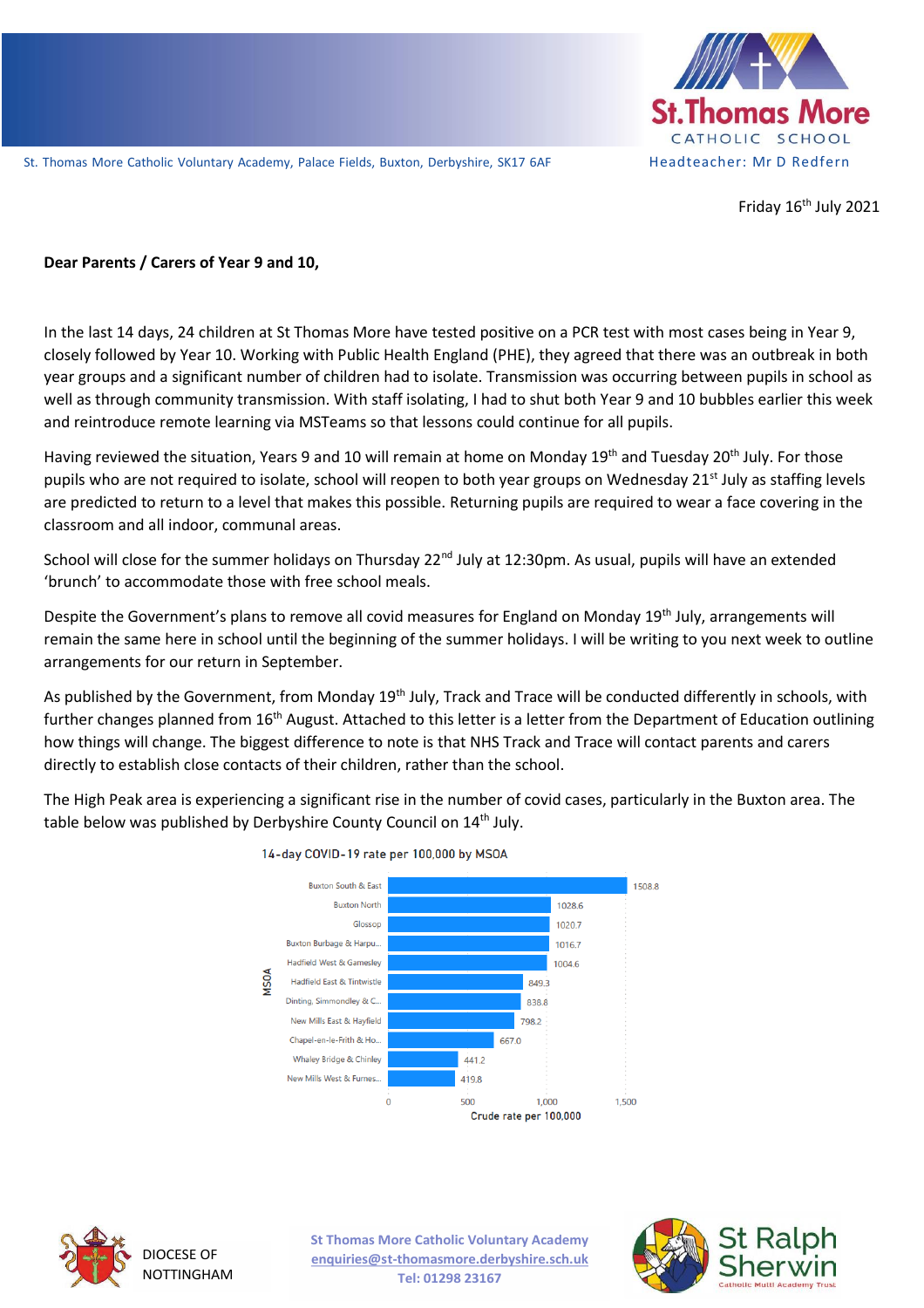

As you can see, the highest rates of infection cover much of the Buxton area, and so I ask that you remain vigilant over the coming weeks to help bring down the rates of transmission in our community. To give these numbers some context, the average rate for Greater Manchester is 645 per 100,000 (reported 15.07.21). If you or your child present any covid symptoms, please remain at home and follow guidance from the NHS on testing.

We will continue to do our bit in school to help keep people safe by following our STMSAFE measures.

Thank you for your support and understanding.

Stay safe!

 $\n *Keat*\n$ 

Mr D Redfern Headteacher



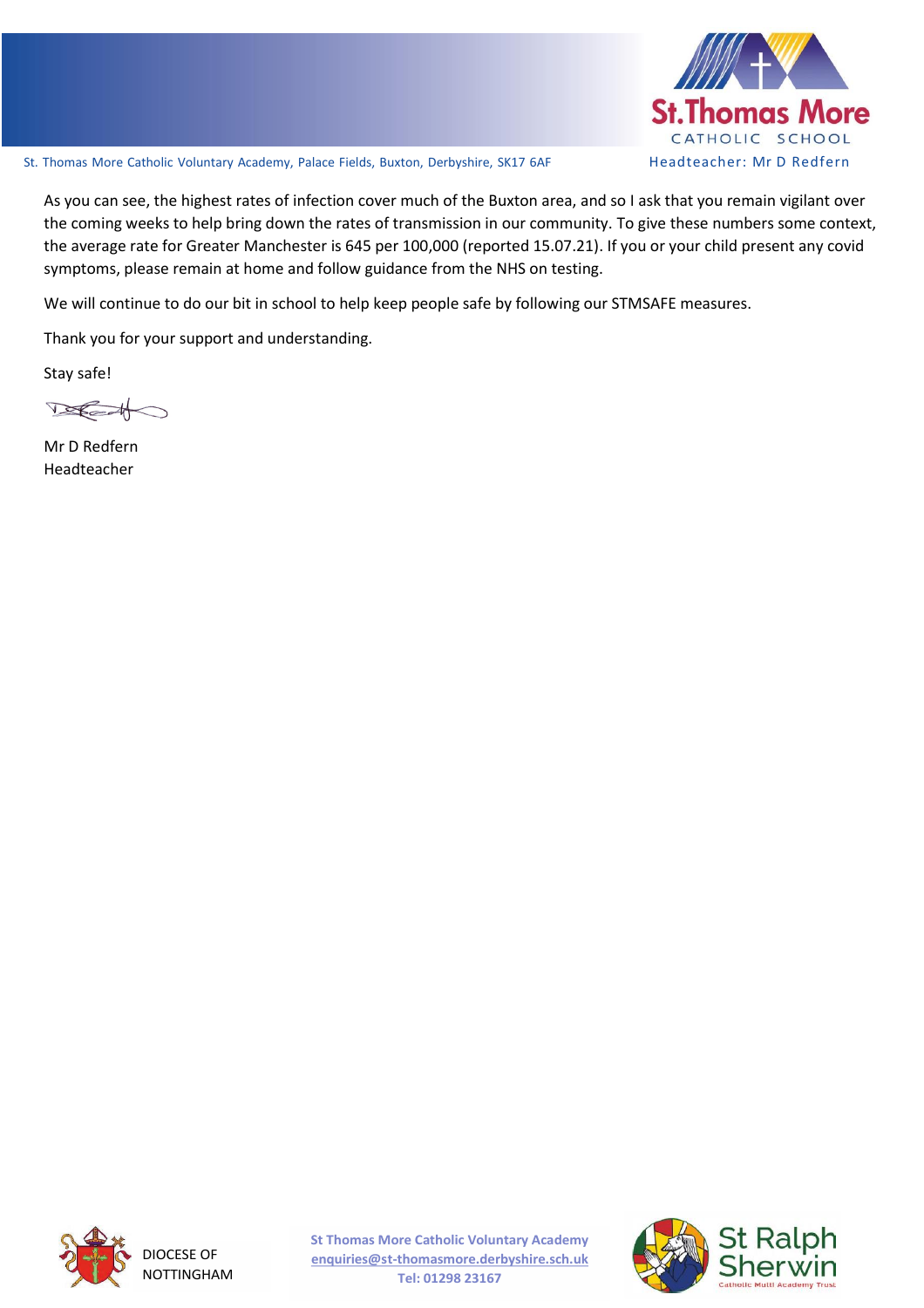

## **Letter from the Department of Education**

St. The Catholic Vol un tary Acad em y, Palace Fields, Buxton, Derb yshir e, SK17 6AF H ea ch er in D Red f er Dear Parent / Carer

#### **Re: Changes to contact tracing in education and childcare settings**

As you know, the Prime Minister announced on 12 July that Step 4 of the roadmap would go ahead on 19 July.

One of the key changes that will take place from 19 July is that education and childcare settings will no longer be asked to conduct routine contact tracing. As with positive cases in any other setting, NHS Test and Trace will work with either the positive case – or in the case of children – the parents, carers or guardian of the positive case to identify close contacts.

NHS Test and Trace already manages the contact tracing process for the rest of society – including children who have recorded a positive PCR test – and has expertise in supporting people to identify close contacts.

This letter sets out in more detail below how that process will work and what you need to do if your child tests positive for COVID-19.

#### Self-isolating and taking a test

- 1. If your child has symptoms, they and other members of the household should self-isolate and you should inform their education or childcare setting. You should immediately order a PCR test for them. If the PCR result is negative, they and other members of their household can stop self-isolating (unless instructed to self-isolate for other reasons). If the PCR result is positive, they, other members of their household and any close contacts identified by NHS Track and Trace must self-isolate until 10 days after the onset of symptoms.
- 2. If your child has a positive result from a lateral flow device (LFD) test, they and other members of the household should self-isolate – and you should inform their education or childcare setting. You should immediately order a confirmatory PCR test. If the confirmatory test is taken within two days and the result is negative, they and other members of their household can stop self-isolating (unless instructed to self-isolate for other reasons). If the confirmatory PCR test is positive (or is taken more than two days after the LFD), other members of their



DIOCESE OF NOTTINGHAM **St Thomas More Catholic Voluntary Academy enquiries@st-thomasmore.derbyshire.sch.uk Tel: 01298 23167**

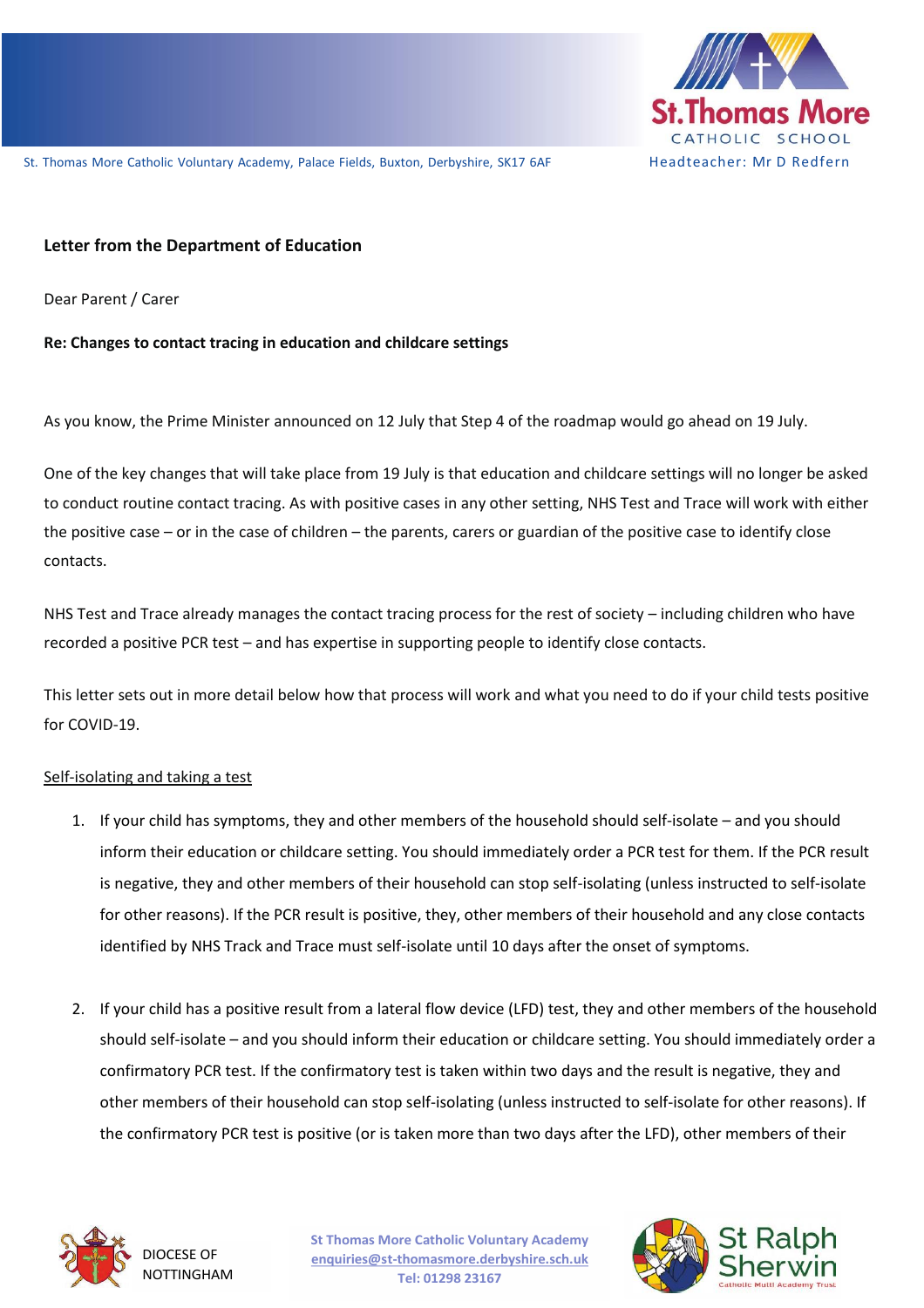

household and any close contacts identified by NHS Track and Trace must self-isolate until 10 days after the LFD test.

- 3. PCR tests can be booked online through th[e NHS Test & Trace website](https://www.nhs.uk/conditions/coronavirus-covid-19/testing/) or by calling 119.
	- 4. PCR test results will be recorded with NHS Test and Trace automatically, but you should also communicate the result to the education or childcare setting during term time or summer provision.

### Contact tracing

- 5. If your child gets a positive PCR test result, NHS Test and Trace will contact you, using the details you registered when ordering the PCR test. You and/or your child will be asked a series of specific questions designed to identify who your child has been in close contact with. Being in an education or childcare setting with someone who has tested positive for COVID-19 will not necessarily mean a person is identified as a close contact.
- 6. You will be asked to provide the contact details, if you know them, of any of the individuals or their parents or guardians – who have been identified as close contacts. NHS Test and Trace will then get in touch with these close contacts and provide appropriate instructions or advice (see below).

# Self-isolation and/or testing of close contacts

- 7. At present, anyone identified as a close contact is legally required to self-isolate and must not attend their education or childcare setting (the only exception is if they are participating in a daily contact testing trial). Anyone identified as a non-household close contact by NHS Track and Trace must self-isolate until 10 days after the date of their most recent contact with that person. If they live in the same household, they must self-isolate until 10 days after the date of that person developing symptoms (see point 1 above) or, if that person was asymptomatic, the date of their test (see point 2 above). NHS Test and Trace will notify you of the day on which the self-isolation period ends.
- 8. Close contacts are also advised to take a PCR test. If the test result is negative, they must still complete the full self-isolation period, as the test will not detect all positive cases. If the result is positive, they will need to selfisolate for a further 10 days – and NHS Test and Trace will contact them to identify any close contacts.